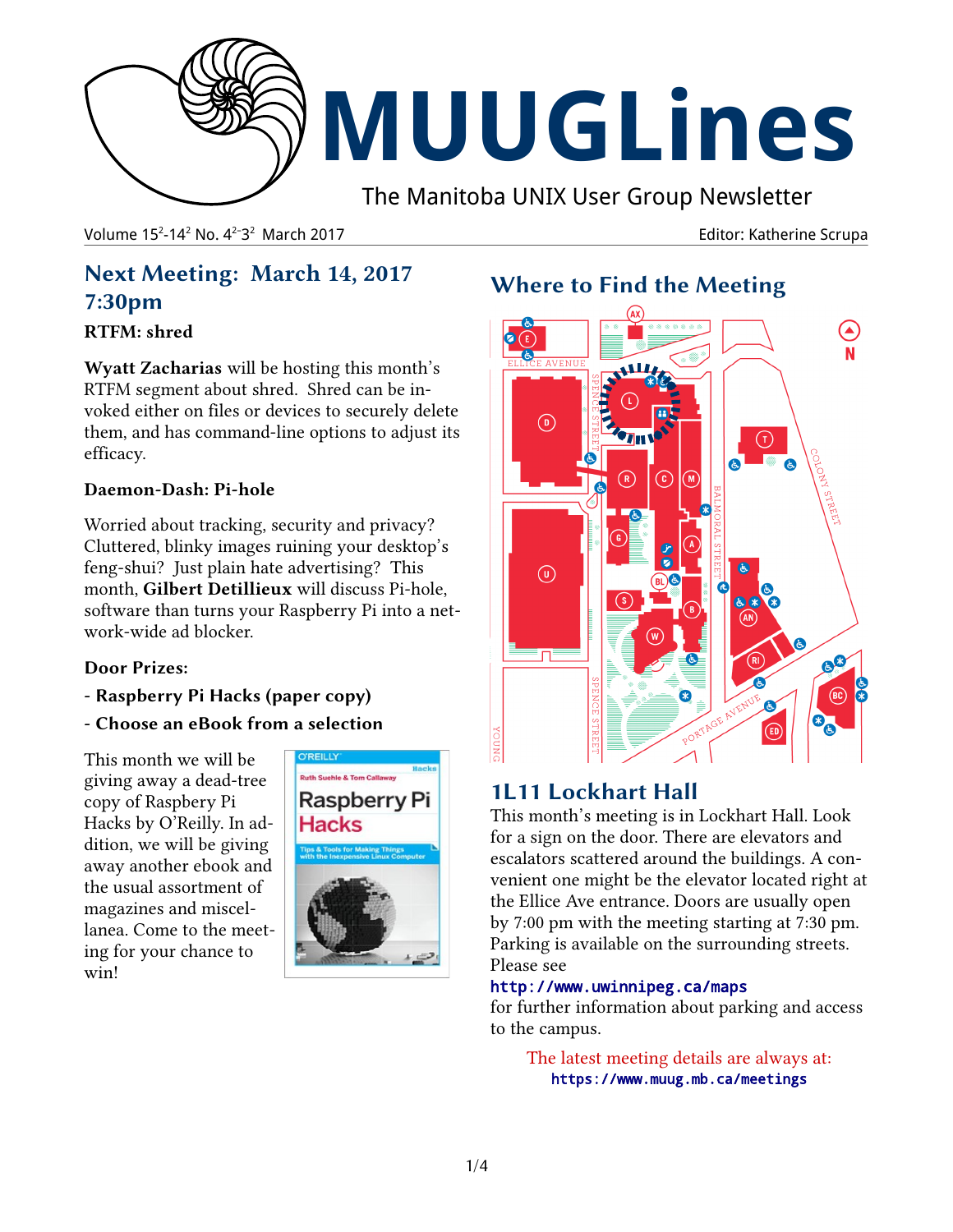## **Smaller Wireless Raspberry Pi Now Available**

The "Raspberry Pi Zero W" is a \$10 wireless version of the Raspberry Pi Zero. The wireless chip supports 802.11b/g/n Wi-Fi (2.4GHz-only) and Bluetooth 4.0. To save on space, there are no Ethernet ports and the USB ports are On-the-Go ports, not USB-A.

The Zero and Zero W both use a BCM2835 single-core chip that was in the original Raspberry Pi, but the CPU speed is now 1GHz instead

of 700MHz. The Zero W uses a Cypress (formerly Broadcom) wireless chip that's also used in the Raspberry Pi 3. The PCB antenna layout is licensed from ProAnt.



The low-profile (2.6" x 1.2" x 0.2") Pi Zero technically has a full-size GPIO header, but the pins have to be soldered on by the user if they are needed.

The Zero W also comes with:

- 512MB RAM
- Mini-HDMI and USB On-The-Go ports
- Micro-USB power
- HAT-compatible 40-pin header
- Composite video and reset headers
- CSI camera connector

The case has three interchangeable lids: one

that's solid, one with a hole for GPIO pins, and another with a hole for the camera module. The case costs extra (pricing unknown at this time).



February 29, 2012 marks the fifth-year anniversary the The Raspberry Pi Foundation has been selling computers.

[https://arstechnica.com/information-techno](http://www.oreilly.com/openbook/)[logy/2017/02/new-10-raspberry-pi-zero-comes](http://www.oreilly.com/openbook/)[with-wi-fi-and-bluetooth/](http://www.oreilly.com/openbook/)

# **AWS Outage February 28, 2016**

An error in taking too many servers offline resulted in a domino effect that left S3 unable to service all the requests for several hours.



One of the funnier (and horrifying) moments about the outage is when people realized the icon for showing AWS being down was stored on the same subsystem that was down. As a result, the AWS status page was happily trucking along telling people everything was ok.

In a pinch, we recommend #FF0000 as a workaround...

Time for some self-reflection: If your servers go down, will your status page live? Will your monitoring be able to tell you you're down? How quickly could you enact a failover of this nature?

[http://www.recode.net/2017/3/2/14792636/amazo](http://www.recode.net/2017/3/2/14792636/amazon-aws-internet-outage-cause-human-error-incorrect-command) [n-aws-internet-outage-cause-human-error-in](http://www.recode.net/2017/3/2/14792636/amazon-aws-internet-outage-cause-human-error-incorrect-command)[correct-command](http://www.recode.net/2017/3/2/14792636/amazon-aws-internet-outage-cause-human-error-incorrect-command)

*My lights won't turn off because S3 is down.*

> *@zacbowden pontificating on unintended consequences of IoT*

## **The Next Computing Apocalypse is Only 21 Short Years Away!**

January 2038 is when the time\_t type used to store time values runs out of bits on 32-bit systems. This value uses January 1, 1970 (at midnight, UTC) as time=0, the starting point.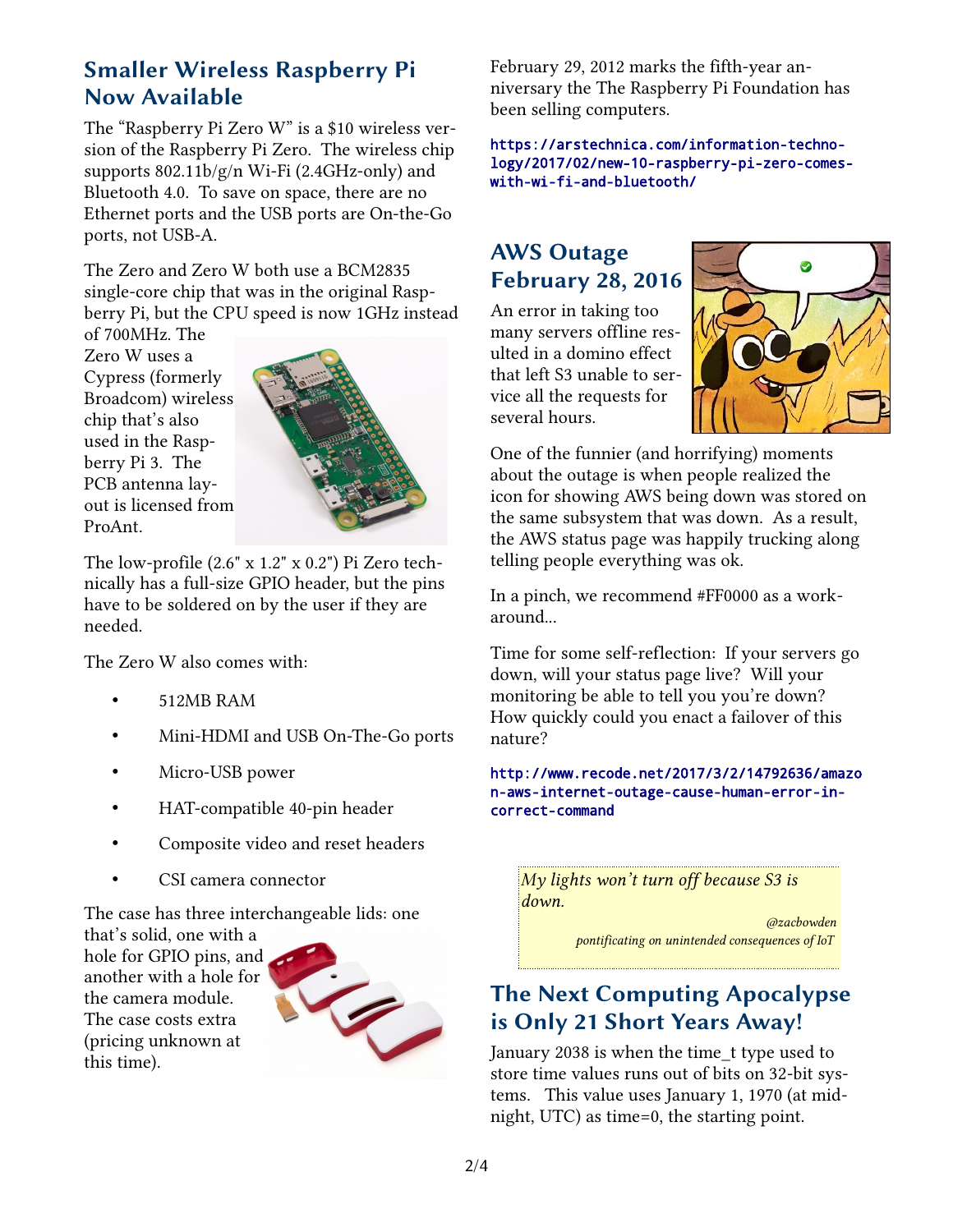But we are all moved or moving to 64-bit – there is no reason to worry about it in 21 years, is there?

Well, no. There are still 32-bit systems being made and deployed, especially as an option for a cheap microcontroller. This is especially true outside of some environments, outside of office work.

Some kernel-based solutions are being considered and tested. We could use a 64-bit version of the Application Binary Interface (ABI), however this means the compatibility layer would have to stay for a long time. Some applications may use their own storage and not use the intended variable at all, rendering the workaround ineffective. There is also a runtime cost of using this 64-bit variable on a 32-bit system, resulting in a slowdown of the entire system.

We could design new system calls, but this would move Linux further away from POSIX, and there would be a lot of system calls to replace.

An alternate suggestion was made for the use of glibc. Since the C library developers are going to have to get involved as some point anyway, there has been more communication between the kernel community and the C library community. Their plan is to

- create 64-bit versions of the affected system calls
- glibc would gain a new feature test macro such as "TIME\_BITS"
- eventually TIME\_BITS=64 would become the default on systems once the distros had enacted it for a while.

See the full article for more details:

#### [https://lwn.net/Articles/599580/](http://www.osnews.com/story/29418/Sweden_may_fight_disposable_culture_with_tax_breaks_for_repairs)

## **Features of the Linux 4.10 Kernel**

1. Nouveau Boost support (open-source NVIDIA DRM driver with higher performance)

2. Initial mainline Intel GVT support. (guest VMs native OS Intel drivers for accessing Intel graphics hardware)

3. More AMD Zen/Ryzen enablement.

4. Intel Turbo Boost Max 3.0 support. (boost to even higher frequencies for single-threaded workloads)

5. EXT4 DAX iomap support and XFS iomap support (more efficient block mapping, PMD page fault support, minor bug fixes, and improvements)

6. Better support for the Microsoft Surface 3/4 devices.

7. More ARM platform support

8. Improved Raspberry Pi 3 support

9. ATA Command Priority support.

10. GCN 1.0/1.1 (SI/CIK) improvements for Radeon Southern Islands and Sea Islands and AMDGPU improvements for power management.

[https://www.phoronix.com/scan.php?](https://www.phoronix.com/scan.php?page=news_item&px=Linux-4.10-Ten-Features) [page=news\\_item&px=Linux-4.10-Ten-Features](https://www.phoronix.com/scan.php?page=news_item&px=Linux-4.10-Ten-Features)

## **SHA-1 Broken**

The Cryptology Group at Centrum Wiskunde & Informatica (CWI) and the Google Research Security, Privacy and Anti-abuse Group have verifiably proven that files can be cryptographically manipulated to have colliding checksums. Use SHA-256 or SHA-3 instead.

SHA-1 is still widely used, so any application that relies on SHA-1 for digital signatures, file integrity, or file identification is potentially vulnerable. Examples Include:

- Digital Certificate signatures
- Email PGP/GPG signatures
- Software vendor signatures
- Software updates
- ISO checksums
- Backup systems